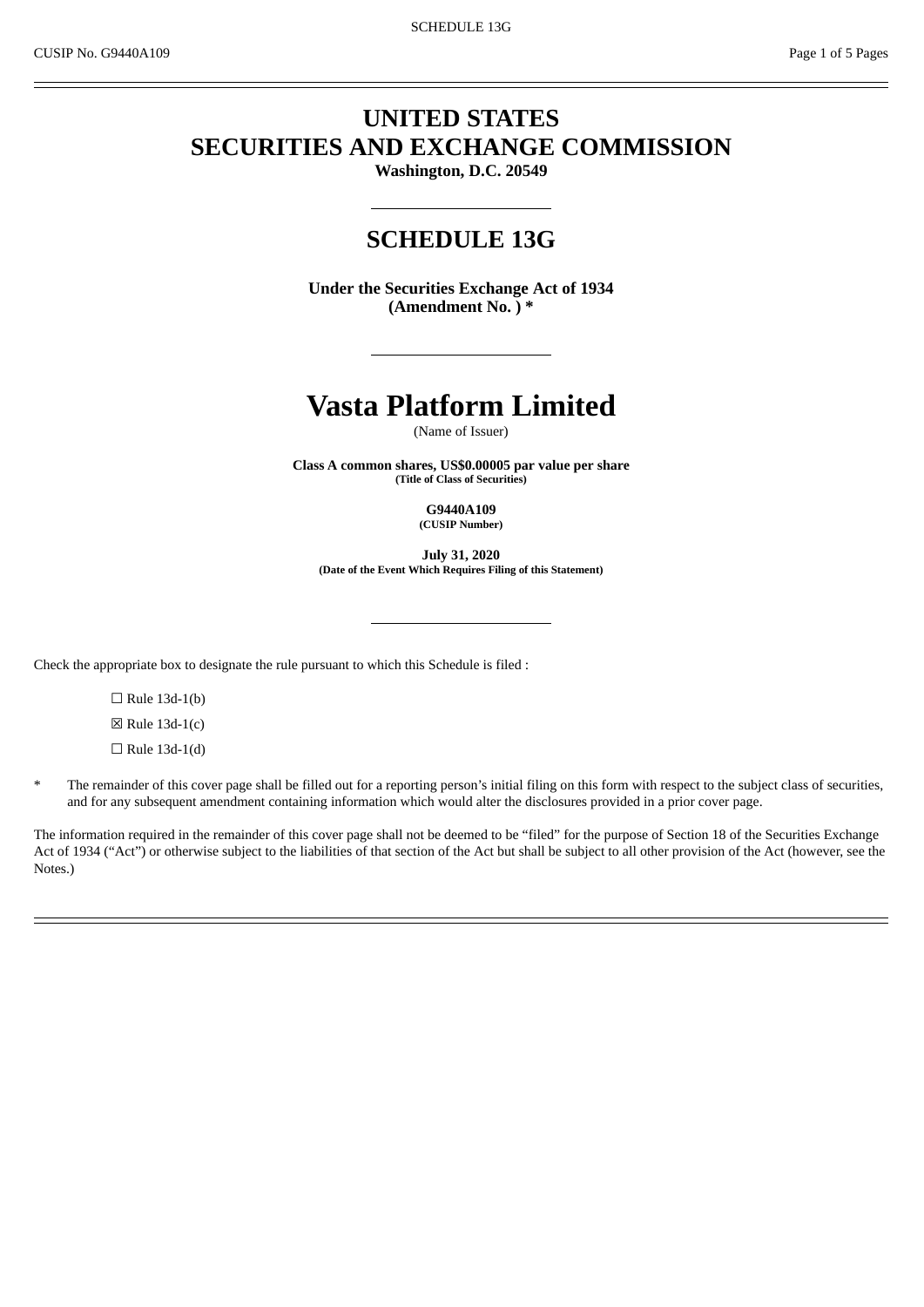#### SCHEDULE 13G

CUSIP No. G9440A109 Page 2 of 5 Pages

| 1.               |                                                                             |              | NAME OF REPORTING PERSONS.    |  |  |  |  |
|------------------|-----------------------------------------------------------------------------|--------------|-------------------------------|--|--|--|--|
|                  |                                                                             |              |                               |  |  |  |  |
|                  | <b>GIC Private Limited</b>                                                  |              |                               |  |  |  |  |
| 2.               | CHECK THE APPROPRIATE BOX IF A MEMBER OF A GROUP (See Instructions)         |              |                               |  |  |  |  |
|                  | (a) $\Box$                                                                  | (b) $\Box$   |                               |  |  |  |  |
| 3.               | <b>SEC USE ONLY</b>                                                         |              |                               |  |  |  |  |
|                  |                                                                             |              |                               |  |  |  |  |
| $\overline{4}$ . | CITIZENSHIP OR PLACE OF ORGANIZATION                                        |              |                               |  |  |  |  |
|                  | Republic of Singapore                                                       |              |                               |  |  |  |  |
|                  |                                                                             | 5.           | <b>SOLE VOTING POWER</b>      |  |  |  |  |
|                  | <b>NUMBER OF</b>                                                            |              | 1,586,711                     |  |  |  |  |
|                  | <b>SHARES</b>                                                               | 6.           | <b>SHARED VOTING POWER</b>    |  |  |  |  |
|                  | <b>BENEFICIALLY</b>                                                         |              |                               |  |  |  |  |
|                  | <b>OWNED BY</b>                                                             |              | $\mathbf{0}$                  |  |  |  |  |
|                  | <b>EACH</b><br><b>REPORTING</b>                                             | 7.           | <b>SOLE DISPOSITIVE POWER</b> |  |  |  |  |
|                  | <b>PERSON</b>                                                               |              | 1,586,711                     |  |  |  |  |
|                  | <b>WITH</b>                                                                 | 8.           | SHARED DISPOSITIVE POWER      |  |  |  |  |
|                  |                                                                             |              | $\Omega$                      |  |  |  |  |
| 9.               | AGGREGATE AMOUNT BENEFICIALLY OWNED BY EACH REPORTING PERSON                |              |                               |  |  |  |  |
|                  | 1,586,711                                                                   |              |                               |  |  |  |  |
| 10.              | CHECK BOX IF THE AGGREGATE AMOUNT IN ROW (9) EXCLUDES CERTAIN SHARES $\Box$ |              |                               |  |  |  |  |
|                  | (See Instructions)                                                          |              |                               |  |  |  |  |
| 11.              | PERCENT OF CLASS REPRESENTED BY AMOUNT IN ROW (9)                           |              |                               |  |  |  |  |
|                  |                                                                             | $8.54\%$ (1) |                               |  |  |  |  |
| 12.              | TYPE OF REPORTING PERSON (See Instructions)                                 |              |                               |  |  |  |  |
|                  | CO                                                                          |              |                               |  |  |  |  |
|                  |                                                                             |              |                               |  |  |  |  |

(1) Based on 18,575,492 Class A Shares outstanding as of July 30, 2020, according to the Form 424B1 Prospectus filed by the Issuer with the Securities and Exchange Commission on July 31, 2020.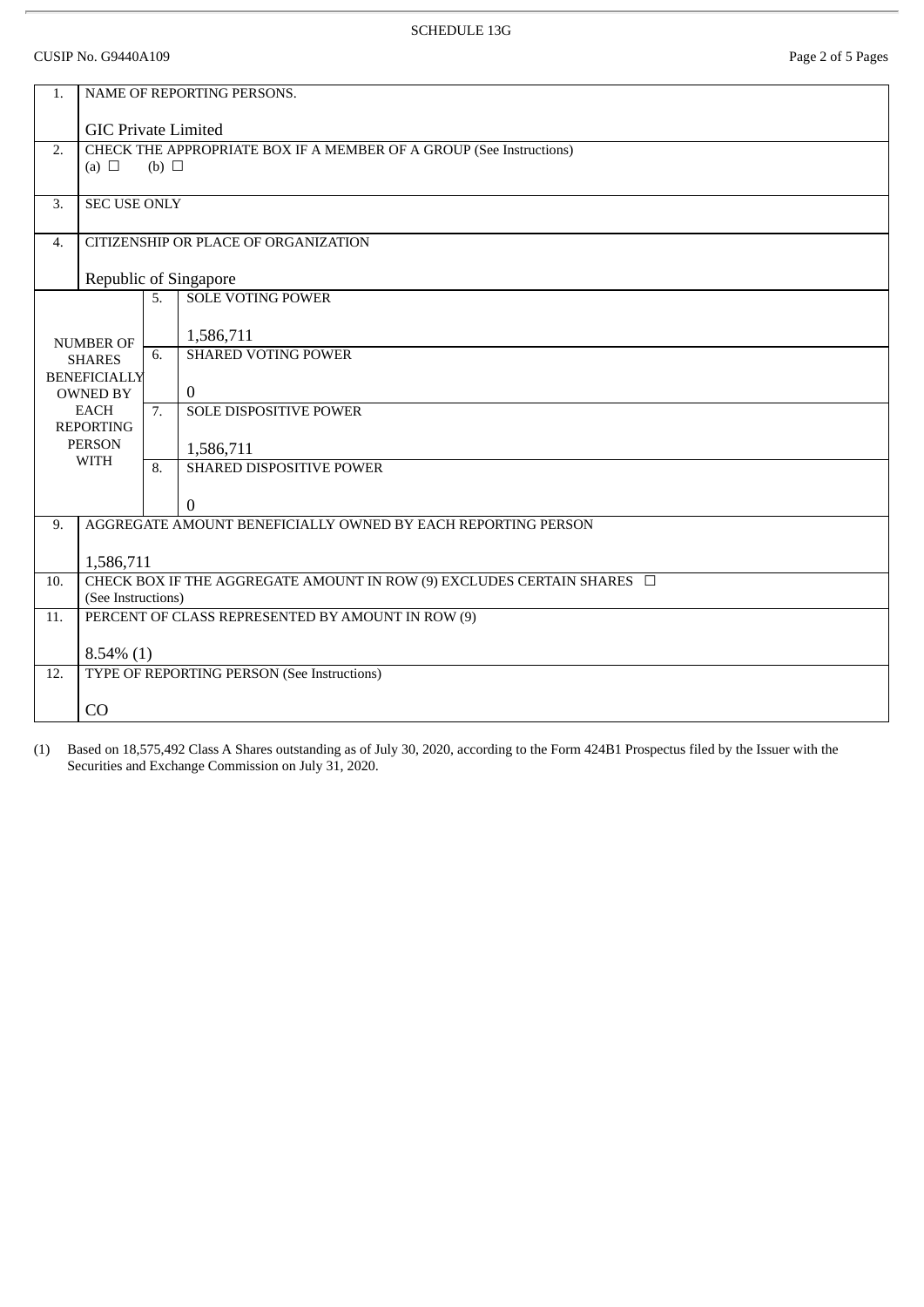| Item $1(a)$ | <b>Name of Issuer</b>                                                                                            |  |  |  |  |  |
|-------------|------------------------------------------------------------------------------------------------------------------|--|--|--|--|--|
|             | Vasta Platform Limited                                                                                           |  |  |  |  |  |
|             |                                                                                                                  |  |  |  |  |  |
| Item $1(b)$ | <b>Address of Issuer's Principal Executive Offices</b>                                                           |  |  |  |  |  |
|             | Av. Paulista, 901, 5th Floor                                                                                     |  |  |  |  |  |
|             | Bela Vista, São Paulo-SP<br>CEP 01310-100, Brazil                                                                |  |  |  |  |  |
|             |                                                                                                                  |  |  |  |  |  |
| Item $2(a)$ | <b>Name of Persons Filing</b>                                                                                    |  |  |  |  |  |
|             | GIC Private Limited ("GIC")                                                                                      |  |  |  |  |  |
|             |                                                                                                                  |  |  |  |  |  |
| Item $2(b)$ | Address of Principal Business Office or, if none, Residence                                                      |  |  |  |  |  |
|             | 168 Robinson Road                                                                                                |  |  |  |  |  |
|             | #37-01 Capital Tower<br>Singapore 068912                                                                         |  |  |  |  |  |
|             |                                                                                                                  |  |  |  |  |  |
| Item $2(c)$ | Citizenship                                                                                                      |  |  |  |  |  |
|             | Singapore                                                                                                        |  |  |  |  |  |
|             |                                                                                                                  |  |  |  |  |  |
| Item $2(d)$ | <b>Title of Class of Securities</b>                                                                              |  |  |  |  |  |
|             | Class A common shares, US\$0.00005 par value per share                                                           |  |  |  |  |  |
|             |                                                                                                                  |  |  |  |  |  |
| Item $2(e)$ | <b>CUSIP Number</b>                                                                                              |  |  |  |  |  |
|             | G9440A109                                                                                                        |  |  |  |  |  |
| Item 3      | If this statement in filed pursuant to §§240.13d-1(b), or 13d-2(b) or (c), check whether the person filing is a: |  |  |  |  |  |
|             | Not applicable.                                                                                                  |  |  |  |  |  |
|             |                                                                                                                  |  |  |  |  |  |
|             |                                                                                                                  |  |  |  |  |  |

#### **Item 4 Ownership**

(a – c) The aggregate number of securities and percentage of the class of securities of the Issuer beneficially owned by the Reporting Person named in Item 2(a), as well as the number of securities as to which such person is deemed to have sole power to vote or to direct the vote, shared power to vote or to direct the vote, sole power to dispose or to direct the disposition, shared power to dispose or direct the disposition, is set forth in the following tables:

| <b>Reporting Person</b> | <b>No. of Securities</b><br><b>Beneficially Owned</b> | <b>Percent of Class</b> |               | <b>Voting Power</b>  |                 | <b>Dispositive Power</b> |
|-------------------------|-------------------------------------------------------|-------------------------|---------------|----------------------|-----------------|--------------------------|
|                         |                                                       |                         | Sole (1), (2) | Shared $(1)$ , $(2)$ | Sole $(1), (2)$ | Shared $(1), (2)$        |
| GIC Private Limited     | .586.711                                              | 8.54                    | 1.586.711     |                      | 1.586.711       |                          |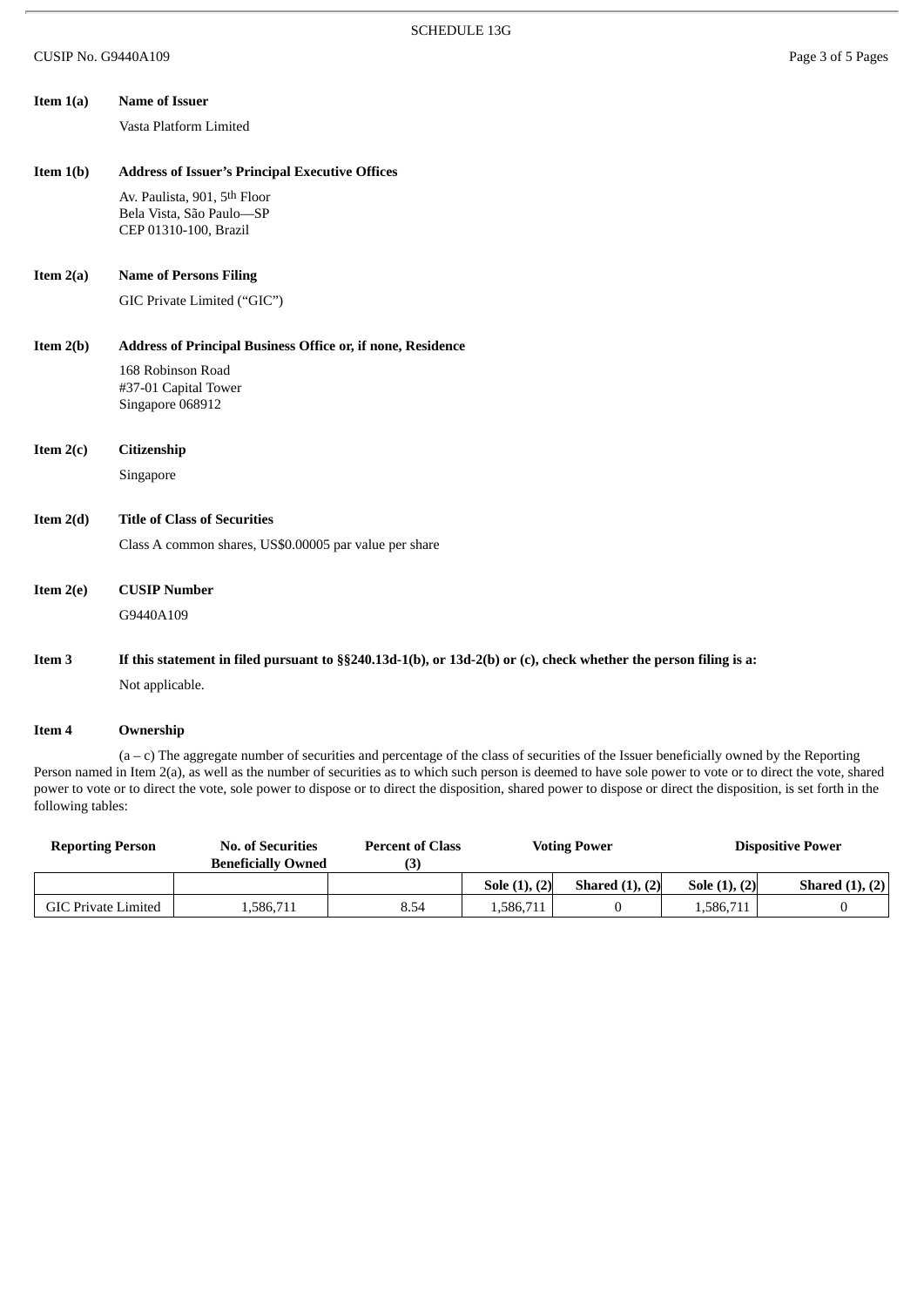#### SCHEDULE 13G

|                   | (1) | GIC is a fund manager and only has 2 clients – the Government of Singapore ("GoS") and the Monetary Authority of Singapore<br>("MAS"). Under the investment management agreement with GoS, GIC has been given the sole discretion to exercise the voting rights<br>attached to, and the disposition of, any shares managed on behalf of GoS. As such, GIC has the sole power to vote and power to dispose<br>of the 1,586,711 securities beneficially owned by it. |  |  |  |  |  |
|-------------------|-----|--------------------------------------------------------------------------------------------------------------------------------------------------------------------------------------------------------------------------------------------------------------------------------------------------------------------------------------------------------------------------------------------------------------------------------------------------------------------|--|--|--|--|--|
|                   | (2) | GIC disclaims membership in a group.                                                                                                                                                                                                                                                                                                                                                                                                                               |  |  |  |  |  |
|                   | (3) | Based on 18,575,492 Class A Shares outstanding as of July 30, 2020, according to the Form 424B1 Prospectus filed by the Issuer with<br>the Securities and Exchange Commission on July 31, 2020.                                                                                                                                                                                                                                                                    |  |  |  |  |  |
| Item 5            |     | <b>Ownership of Five Percent or Less of a Class</b>                                                                                                                                                                                                                                                                                                                                                                                                                |  |  |  |  |  |
|                   |     | Not applicable.                                                                                                                                                                                                                                                                                                                                                                                                                                                    |  |  |  |  |  |
| Item 6            |     | Ownership of More than Five Percent on Behalf of Another Person                                                                                                                                                                                                                                                                                                                                                                                                    |  |  |  |  |  |
|                   |     | Not applicable.                                                                                                                                                                                                                                                                                                                                                                                                                                                    |  |  |  |  |  |
| Item <sub>7</sub> |     | Identification and Classification of the Subsidiary Which Acquired the Security Being Reported on by the Parent Holding<br>Company                                                                                                                                                                                                                                                                                                                                 |  |  |  |  |  |
|                   |     | Not applicable.                                                                                                                                                                                                                                                                                                                                                                                                                                                    |  |  |  |  |  |
| Item 8            |     | <b>Identification and Classification of Members of the Group</b>                                                                                                                                                                                                                                                                                                                                                                                                   |  |  |  |  |  |
|                   |     | Not applicable.                                                                                                                                                                                                                                                                                                                                                                                                                                                    |  |  |  |  |  |
| Item 9            |     | <b>Notice of Dissolution of Group</b>                                                                                                                                                                                                                                                                                                                                                                                                                              |  |  |  |  |  |
|                   |     | Not applicable.                                                                                                                                                                                                                                                                                                                                                                                                                                                    |  |  |  |  |  |
|                   |     |                                                                                                                                                                                                                                                                                                                                                                                                                                                                    |  |  |  |  |  |

#### **Item 10 Certifications**

By signing below I certify that, to the best of my knowledge and belief, the securities referred to above were not acquired and are not held for the purpose of or with the effect of changing or influencing the control of the issuer of the securities and were not acquired and are not held in connection with or as a participant in any transaction having that purpose or effect, other than activities solely in connection with a nomination under §240.14a-11.